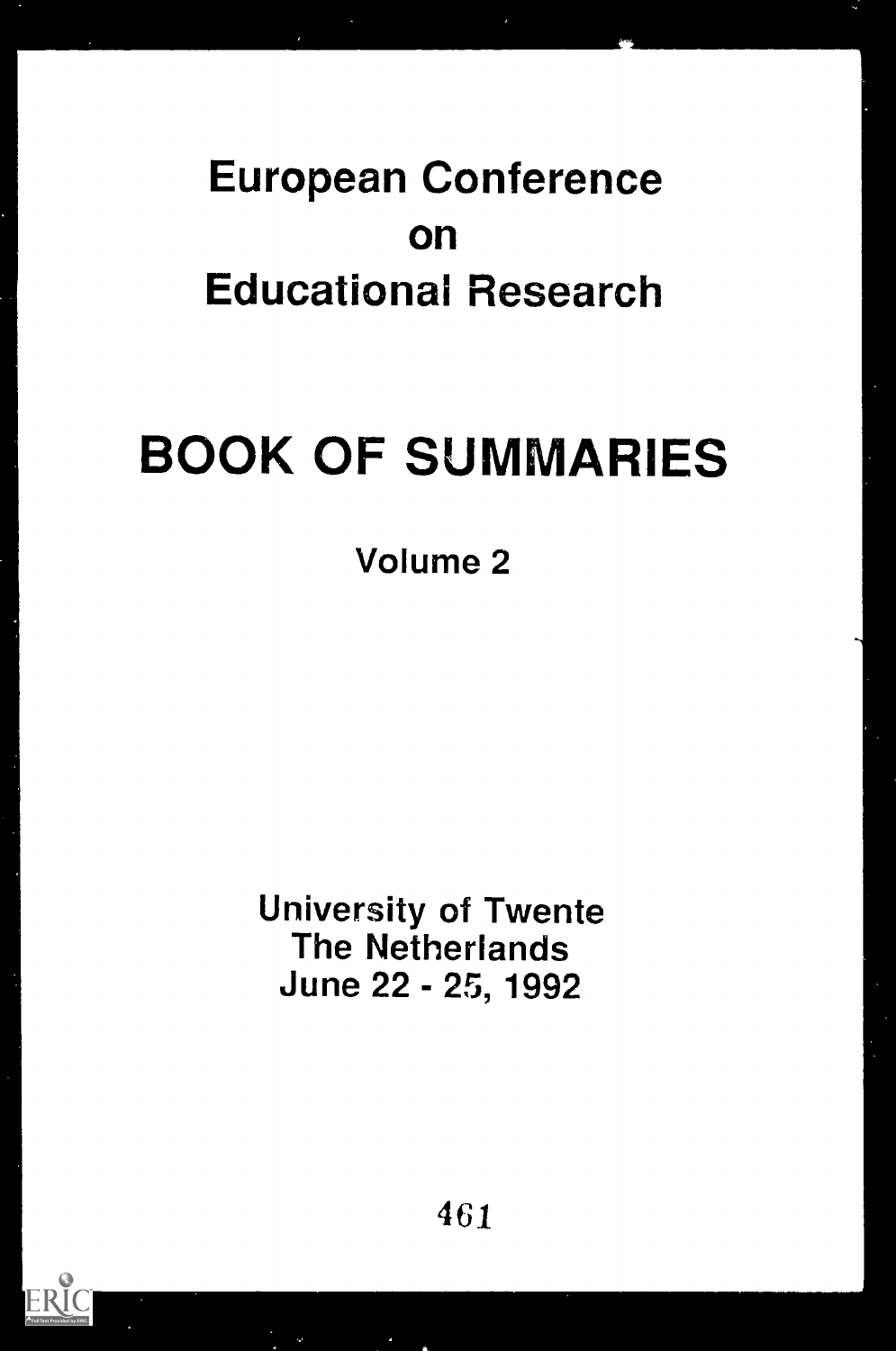#### COLOFON

Editors:

Tjeerd Plomp Jules Pieters Andries Feteris

#### Editorial assistance:

Harmen Abrna Jeroen Breman Conny de Koning Olivia Kramers Renate Schraa

#### Cover:

Hanna Schnijder

Print: Duoprint

University of Twente Department of Education P.O. Box 217 7500 AE Enschede

ISBN 90-365-0535-6

II

Copyright © 1992 by Department of Education, University of Twente

 $\frac{2}{3}$  f;P<br>462

 $\bullet$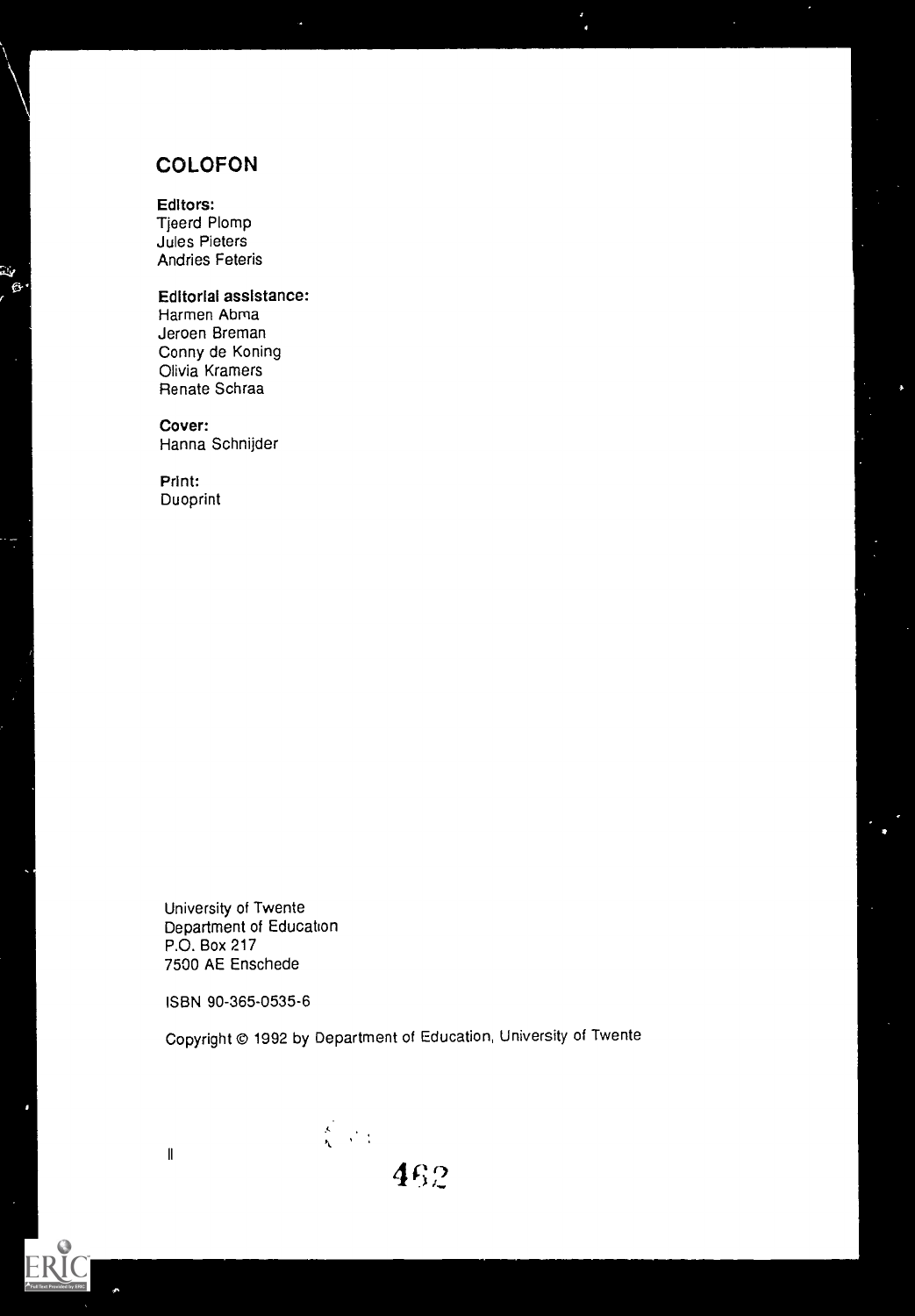#### INSTRUCTIONAL TRANSACTION THEORY APPLIED TO COMPUTER SIMULATIONS Willem Jaap Zwart, Department of Education, University of Twente, Enschede, The Netherlands

Computer simulation has great potential for use in education. However it's greatest advantage (freedom for the learner to Interact with a model of reality) can turn into a disadvantage that makes it ineffective in terms of learning outcome. Students need to have a high prior knowledge to understand what they can do in the simulation environment, students might develop misconceptions (Burton & Brown, 1982) and the instructional environment isn't able to correct them, 'learning by doing' with simulations can be time-consuming and working with computer simulations can lead to fragmented knowledge cf a system (Min, 1987). The instructional transaction theory of Merrill (Merrill, 1991) provides an useful framework to decrease problems in the use of computer simulations. This theory describes the use of transaction shells to design interactive, not frame-based, courseware. It is based on the concept of a instructional transaction which is 'the complete sequence of presentations and reactions to acquire a specific type of instructional goal" (Merrill, Li and Jones, 1991).

A transaction is an instructional algorithm. It uses three type of data:

- a knowledge base;
- a resource database;
- a set of instructional parameters.

#### Knowledge base

The knowledge base consists of frames. The instructional transaction theory describes three types of frames (entities, activities and processes) and a number of elaborations of these frames (attributes, components, abstractions and associations). Applied to computer simulations the knowledge base should include frames for the system as a whole, for every entity in the system and for the relations between these entities. Beside this an executable model of the system is necessary. Most of the time this is a mathematical representation of the process. The knowledge base can be called a conceptual model of the domain, the executable model a runnable model (van Joolingen & de Jong, 1991)

#### Resource database

The resource database contains mediated representations of the domain knowledge.

530

 $\bullet$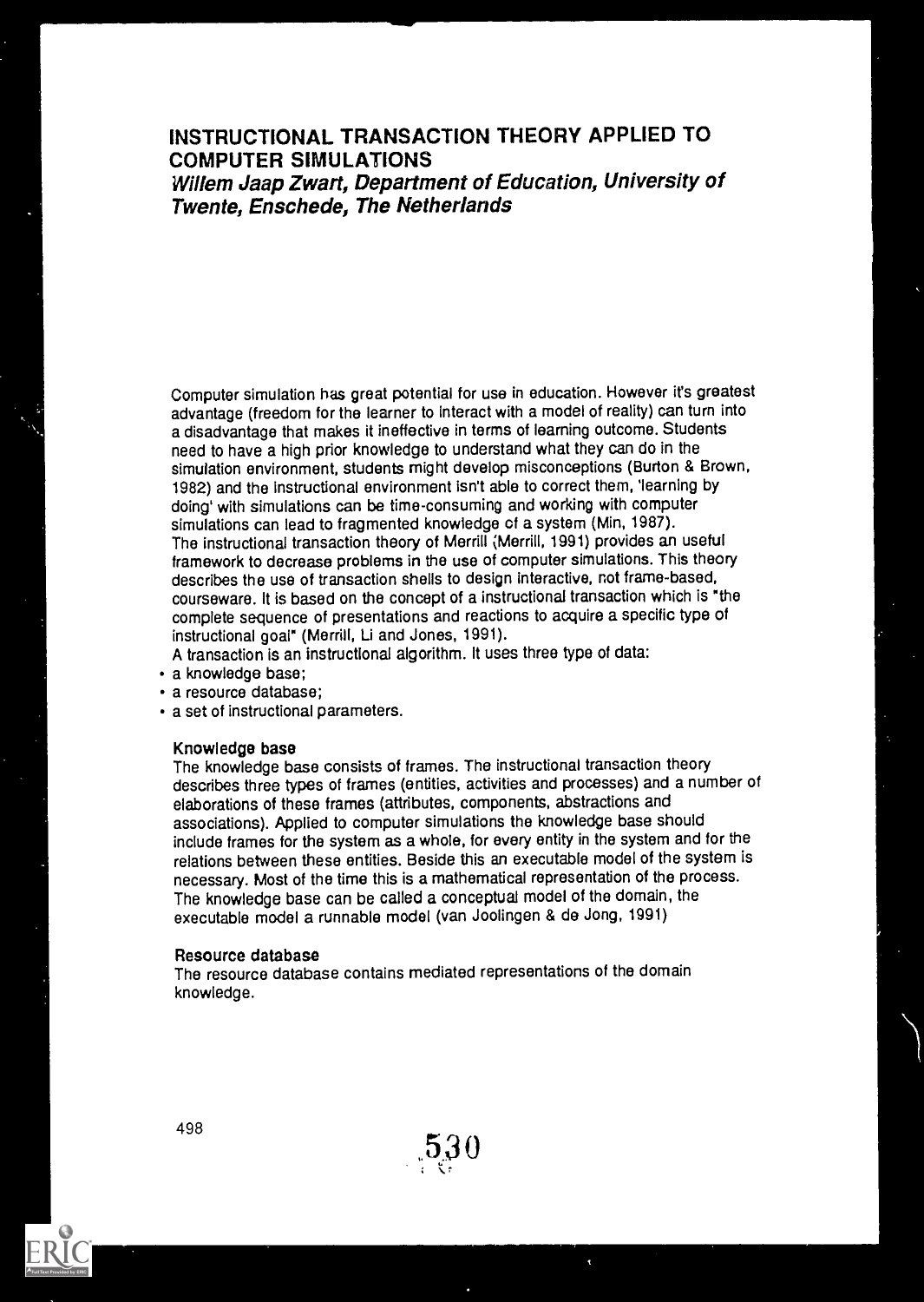Specific for simulations the resource database holds techniques for *presentation*, acceptation and communication (Min, 1987). To use the knowledge in the (runnable) model for educational purposes the resource database contains presentation techniques to display the results of the model, acceptation techniques to make interventions in the model possible and communication techniques to transfer data from the model to the educational representation and back.

#### Instructional parameters

By configuring the instructional parameters of a transaction shell instruction can be designed for a particular population, learning task and environmental situation. The instructional parameters tune a simulation to the needs of specific learners, specific goals and learning strategy by defining

- the interventions.
- the output and the
- · learning process.

The interventions can differ in number and type (e.g. choice out of alternatives vs. free, intervention only before simulation vs. changes during simulation) of interventions.

The representation of results can differ In which output-variables of the model to display and the way this representation is done.

The learning process can be free discovery learning, guided discovery learning, problem solving or scientific experimentation. Dependent on the chosen learning process the instructional designer needs to specify the guidance, the problems to present to the learner etc.

The value of the instructional transaction theory for computer simulations is twofold:

- $\cdot$  the definition of domain knowledge to include in the simulation;
- $\cdot$  the separation of the instructional parameters.

#### Ad I

'Traditional' computer simulations focus on the relations between entities in a system. The representation of domain knowledge in a frame network makes clear that a mental model of a systems consist of more elements than the relations between entities.

#### Ad 2

The instructional parameters are usually set within the simulation itself, thus being an 'implicit' instruction strategy (Duffy & Jonassen, 1991). The separation of the instructional parameters makes this strategy 'explicit' thus offering possibilities to change it. This can lead to adaptive simulations (changes in the parameters during execution) and possibilities to re-use simulations in different educational settings (by changing the parameters in a preparation phase).

In the project "Instructional Design of an Optical DataBase (ODB)" at the University of Twente the Instructional Transaction Theory is applied.

The main objective of the ODB-project Is to develop the didactics (Instructional principles) for the use of multimedia databases for multiple educational targets. Within the Database dynamic objects (simulations) are Incorporated. The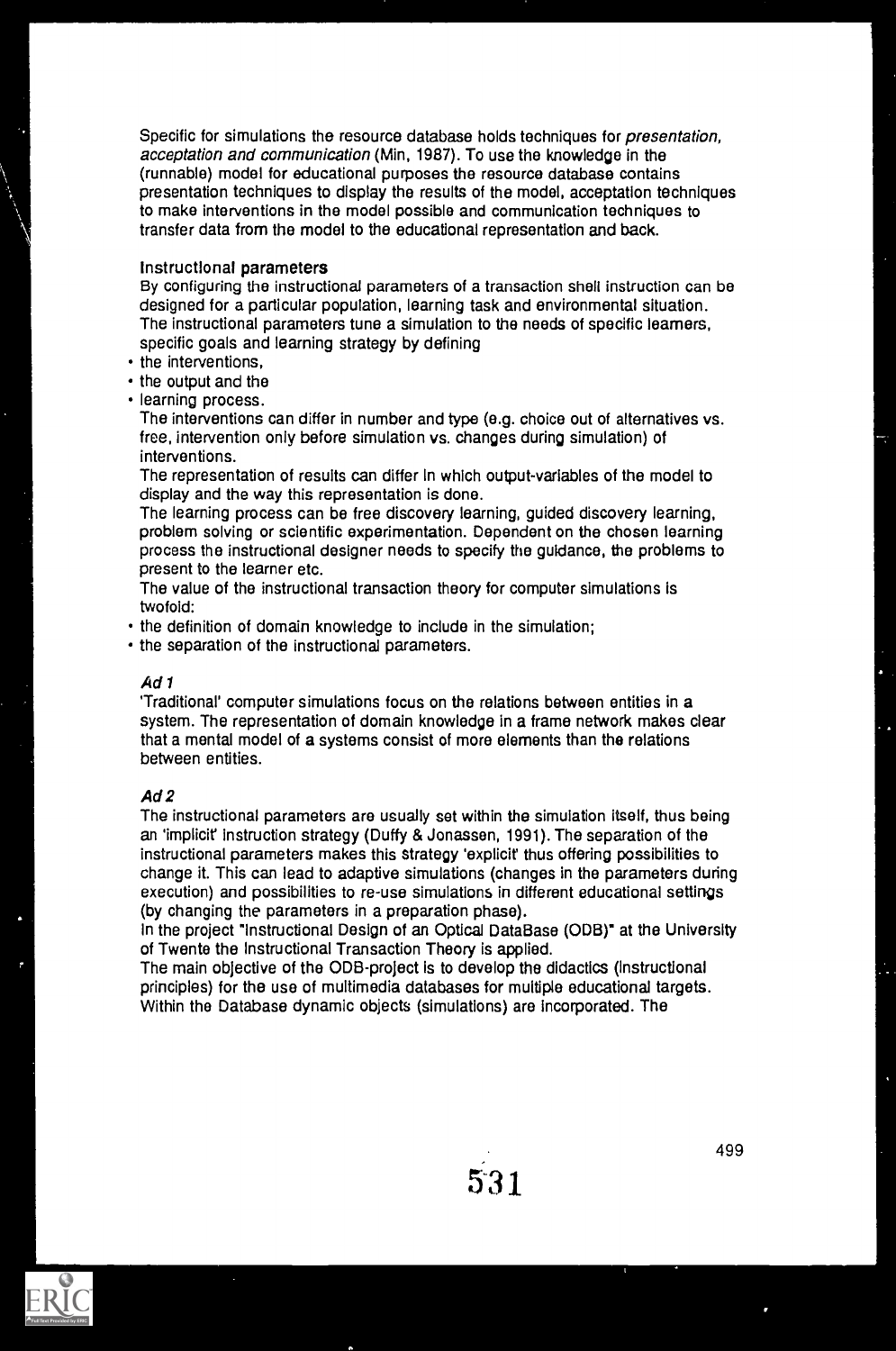simulations can make use of the other parts of the Data Base like audio and video fragments, animations, questions and explanations.

The multiple use of simulations is encouraged by providing teachers the possibility to manipulate instructional parameters of the simulation. Doing this the teacher can adapt the simulation to his audience and his instructional goals.

From the simulation the learner can have access to other parts of the database including instruction in unknown concepts involved in the simulation and an encyclopedic system.

The current research focuses on the necessary elements to Included In the domain knowledge representation and the identification and implementation of instructional parameters that influence the successful use of simulation in education.

For this purpose a 'process' transaction shell Is being developed. Every educational computer simulation is a specific Instance of this transaction shell based on a specific model, with specific in- and output possibilities and specific instructional events to facilitate learning.

By instantiating this class with specific instructional parameters in the context of a multimedia database it is expected that the instructional effectiveness of simulations can be improved.

#### Examples of Instructional parameters

Every transaction shell has it's own set of parameters. A set of parameters must be based on (empirical) research. In the work of Merrill parameters for the 'identify' transaction shell are given as an example (Merrill, 1991). The 'process' transaction shell has it's own set. The following parameters are examples of the parameters for this transaction shell. Described are the name of the parameter, the possible values and the way the influence the transaction.

#### Output mode

The output mode parameter describes the way results of the model are presented to the learner. Possible values are enactive, Iconic or symbolic (Bruner, 1966). As an example the output of a simulation of the renneting of milk is used:

| Value    | Output                                                                              |
|----------|-------------------------------------------------------------------------------------|
| Enactive | A sequence of video-segments showing a person checking the<br>viscosity of the milk |
| iconic   | A graph of the viscosity of the milk against time                                   |
| Symbolic | A column of the exact value of the viscosity at different moments<br>in time        |
|          |                                                                                     |

#### Example 1

Values of the output mode parameter Order of the presentation

 $\frac{1}{2} \left( \frac{1}{2} \right)$  ,  $\frac{1}{2} \left( \frac{1}{2} \right)$ 

The 'order of the presentation' parameter describes the form in which relations are shown to the user. The values are zero-order, first order and quantitative (White & Frederiksen, 1989). As an example the amount of enzyme in milk during pasteurisation is used.

500